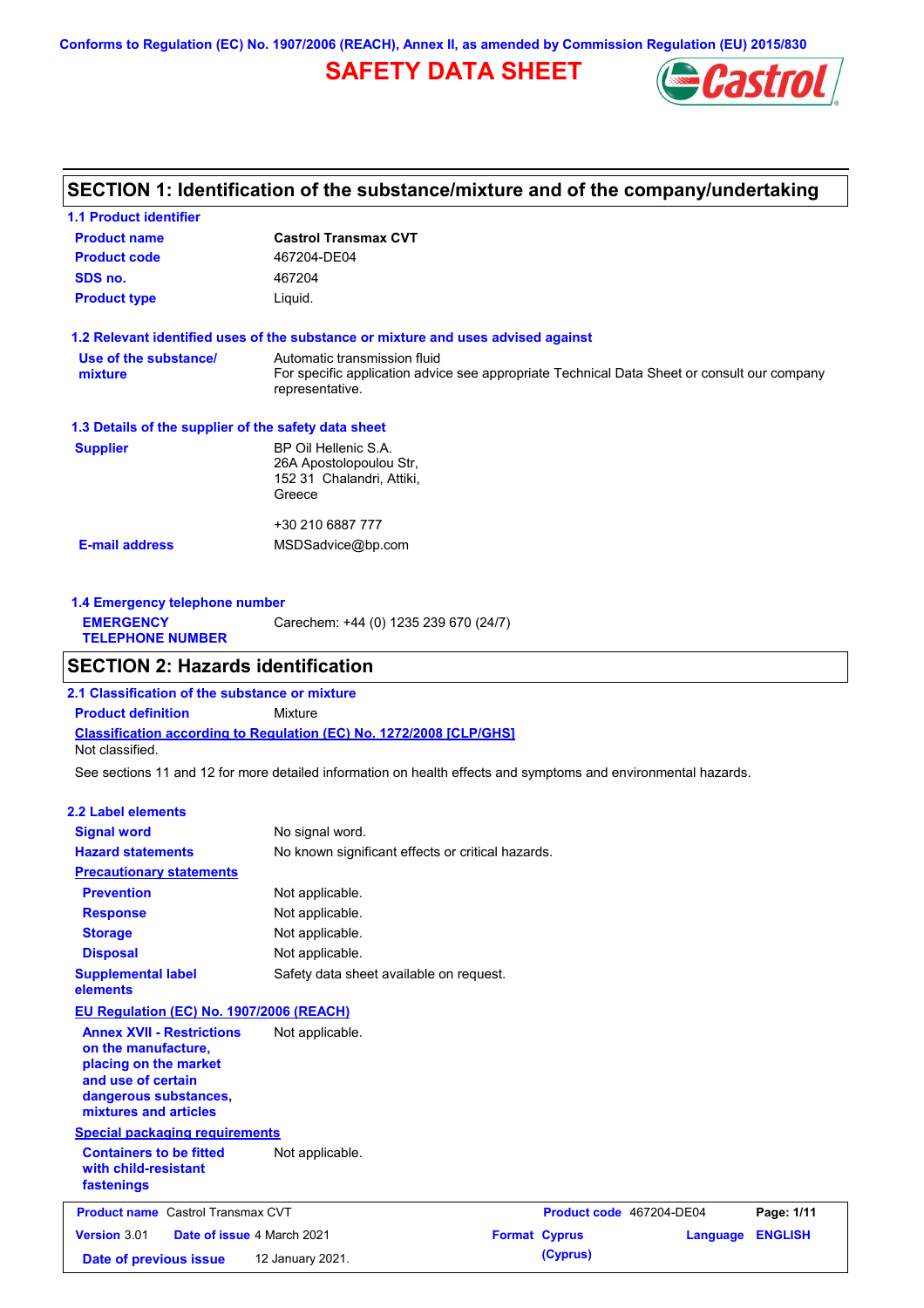# **SECTION 2: Hazards identification**

| <b>Tactile warning of danger</b>                                                                                         | Not applicable.                                                                                               |
|--------------------------------------------------------------------------------------------------------------------------|---------------------------------------------------------------------------------------------------------------|
| 2.3 Other hazards                                                                                                        |                                                                                                               |
| <b>Results of PBT and vPvB</b><br>assessment                                                                             | Product does not meet the criteria for PBT or vPvB according to Regulation (EC) No. 1907/2006,<br>Annex XIII. |
| <b>Product meets the criteria</b><br>for PBT or vPvB according<br>to Regulation (EC) No.<br><b>1907/2006, Annex XIII</b> | This mixture does not contain any substances that are assessed to be a PBT or a vPvB.                         |
| Other hazards which do<br>not result in classification                                                                   | Defatting to the skin.                                                                                        |

# **SECTION 3: Composition/information on ingredients**

Mixture

# **3.2 Mixtures**

**Product definition**

Highly refined base oil (IP 346 DMSO extract < 3%). Proprietary performance additives.

| <b>Product/ingredient</b><br>name                                                                                                                                                                                                                                      | <b>Identifiers</b>                                                                   | $\frac{9}{6}$ | <b>Regulation (EC) No.</b><br>1272/2008 [CLP] | <b>Type</b> |
|------------------------------------------------------------------------------------------------------------------------------------------------------------------------------------------------------------------------------------------------------------------------|--------------------------------------------------------------------------------------|---------------|-----------------------------------------------|-------------|
| Distillates (petroleum), hydrotreated<br>light paraffinic                                                                                                                                                                                                              | REACH #: 01-2119487077-29<br>EC: 265-158-7<br>CAS: 64742-55-8<br>Index: 649-468-00-3 | $≥25 - ≤50$   | Asp. Tox. 1, H304                             | $[1]$       |
| 2-Propenoic acid, 2-methyl-, butyl<br>ester, polymer with N-[3-<br>(dimethylamino)propyl]-2-methyl-<br>2-propenamide, dodecyl 2-methyl-<br>2-propenoate, eicosyl 2-methyl-<br>2-propenoate, hexadecyl 2-methyl-<br>2-propenoate and octadecyl<br>2-methyl-2-propenoate | CAS: 176487-46-0                                                                     | ~10           | Eye Irrit. 2, H319                            | $[1]$       |
| Lubricating oils (petroleum), C15-30,<br>hydrotreated neutral oil-based                                                                                                                                                                                                | REACH #: 01-2119474878-16<br>EC: 276-737-9<br>CAS: 72623-86-0<br>Index: 649-482-00-X | -≤3           | Asp. Tox. 1, H304                             | $[1]$       |

### **Type**

[1] Substance classified with a health or environmental hazard

[2] Substance with a workplace exposure limit

[3] Substance meets the criteria for PBT according to Regulation (EC) No. 1907/2006, Annex XIII

[4] Substance meets the criteria for vPvB according to Regulation (EC) No. 1907/2006, Annex XIII

[5] Substance of equivalent concern

[6] Additional disclosure due to company policy

Occupational exposure limits, if available, are listed in Section 8.

### **SECTION 4: First aid measures**

| 4.1 Description of first aid measures |                                                                                                                                                                                                                                                     |
|---------------------------------------|-----------------------------------------------------------------------------------------------------------------------------------------------------------------------------------------------------------------------------------------------------|
| <b>Eye contact</b>                    | In case of contact, immediately flush eyes with plenty of water for at least 15 minutes. Eyelids<br>should be held away from the eyeball to ensure thorough rinsing. Check for and remove any<br>contact lenses. Get medical attention.             |
| <b>Skin contact</b>                   | Wash skin thoroughly with soap and water or use recognised skin cleanser. Remove<br>contaminated clothing and shoes. Wash clothing before reuse. Clean shoes thoroughly before<br>reuse. Get medical attention if irritation develops.              |
| <b>Inhalation</b>                     | If inhaled, remove to fresh air. In case of inhalation of decomposition products in a fire,<br>symptoms may be delayed. The exposed person may need to be kept under medical<br>surveillance for 48 hours. Get medical attention if symptoms occur. |
| <b>Ingestion</b>                      | Do not induce vomiting unless directed to do so by medical personnel. Get medical attention if<br>symptoms occur.                                                                                                                                   |
| <b>Protection of first-aiders</b>     | No action shall be taken involving any personal risk or without suitable training. It may be<br>dangerous to the person providing aid to give mouth-to-mouth resuscitation.                                                                         |

### **4.2 Most important symptoms and effects, both acute and delayed**

See Section 11 for more detailed information on health effects and symptoms.

| <b>Product name</b> Castrol Transmax CVT |  | Product code 467204-DE04          |  | Page: 2/11           |                         |  |
|------------------------------------------|--|-----------------------------------|--|----------------------|-------------------------|--|
| <b>Version 3.01</b>                      |  | <b>Date of issue 4 March 2021</b> |  | <b>Format Cyprus</b> | <b>Language ENGLISH</b> |  |
| Date of previous issue                   |  | 12 January 2021.                  |  | (Cyprus)             |                         |  |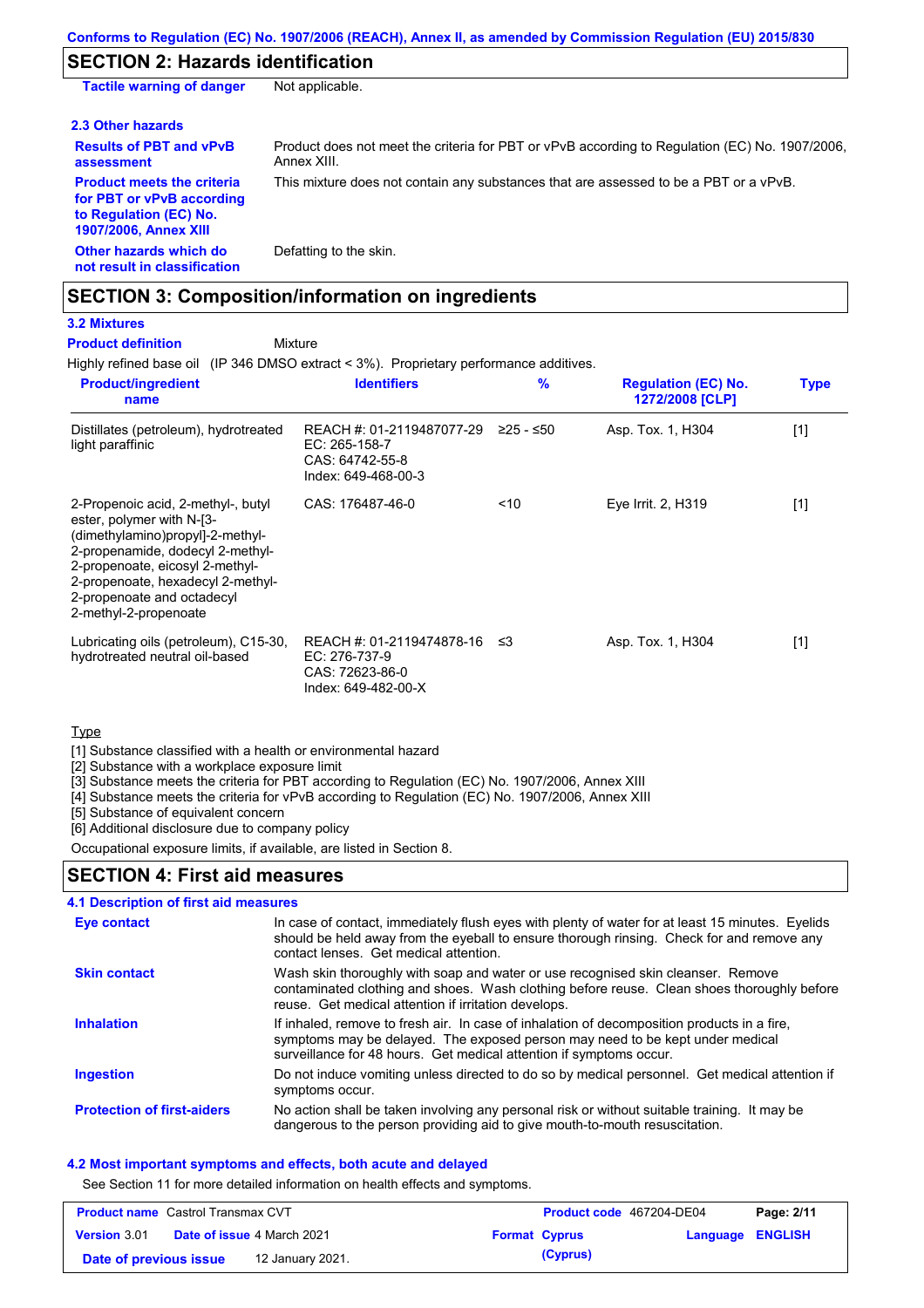### **SECTION 4: First aid measures**

| <b>Potential acute health effects</b> |                                                                                                                     |
|---------------------------------------|---------------------------------------------------------------------------------------------------------------------|
| <b>Inhalation</b>                     | Exposure to decomposition products may cause a health hazard. Serious effects may be<br>delayed following exposure. |
| <b>Ingestion</b>                      | No known significant effects or critical hazards.                                                                   |
| <b>Skin contact</b>                   | Defatting to the skin. May cause skin dryness and irritation.                                                       |
| Eye contact                           | No known significant effects or critical hazards.                                                                   |
|                                       | Delayed and immediate effects as well as chronic effects from short and long-term exposure                          |
| <b>Inhalation</b>                     | Overexposure to the inhalation of airborne droplets or aerosols may cause irritation of the<br>respiratory tract.   |
| <b>Ingestion</b>                      | Ingestion of large quantities may cause nausea and diarrhoea.                                                       |
| <b>Skin contact</b>                   | Prolonged or repeated contact can defat the skin and lead to irritation and/or dermatitis.                          |
| Eye contact                           | Potential risk of transient stinging or redness if accidental eye contact occurs.                                   |
|                                       |                                                                                                                     |

### **4.3 Indication of any immediate medical attention and special treatment needed**

```
Notes to physician Treatment should in general be symptomatic and directed to relieving any effects.
                   In case of inhalation of decomposition products in a fire, symptoms may be delayed.
                   The exposed person may need to be kept under medical surveillance for 48 hours.
```
# **SECTION 5: Firefighting measures**

| 5.1 Extinguishing media                                   |                                                                                                                                                                                                                                                                                                                                                                   |  |  |  |  |
|-----------------------------------------------------------|-------------------------------------------------------------------------------------------------------------------------------------------------------------------------------------------------------------------------------------------------------------------------------------------------------------------------------------------------------------------|--|--|--|--|
| <b>Suitable extinguishing</b><br>media                    | In case of fire, use foam, dry chemical or carbon dioxide extinguisher or spray.                                                                                                                                                                                                                                                                                  |  |  |  |  |
| <b>Unsuitable extinguishing</b><br>media                  | Do not use water jet. The use of a water jet may cause the fire to spread by splashing the<br>burning product.                                                                                                                                                                                                                                                    |  |  |  |  |
| 5.2 Special hazards arising from the substance or mixture |                                                                                                                                                                                                                                                                                                                                                                   |  |  |  |  |
| <b>Hazards from the</b><br>substance or mixture           | In a fire or if heated, a pressure increase will occur and the container may burst.                                                                                                                                                                                                                                                                               |  |  |  |  |
| <b>Hazardous combustion</b><br>products                   | Combustion products may include the following:<br>carbon oxides (CO, CO <sub>2</sub> ) (carbon monoxide, carbon dioxide)<br>nitrogen oxides (NO, $NQ_2$ etc.)                                                                                                                                                                                                     |  |  |  |  |
| 5.3 Advice for firefighters                               |                                                                                                                                                                                                                                                                                                                                                                   |  |  |  |  |
| <b>Special precautions for</b><br>fire-fighters           | No action shall be taken involving any personal risk or without suitable training. Promptly<br>isolate the scene by removing all persons from the vicinity of the incident if there is a fire.                                                                                                                                                                    |  |  |  |  |
| <b>Special protective</b><br>equipment for fire-fighters  | Fire-fighters should wear appropriate protective equipment and self-contained breathing<br>apparatus (SCBA) with a full face-piece operated in positive pressure mode. Clothing for fire-<br>fighters (including helmets, protective boots and gloves) conforming to European standard EN<br>469 will provide a basic level of protection for chemical incidents. |  |  |  |  |

# **SECTION 6: Accidental release measures**

### **6.1 Personal precautions, protective equipment and emergency procedures**

| For non-emergency<br>personnel                           | No action shall be taken involving any personal risk or without suitable training. Evacuate<br>surrounding areas. Keep unnecessary and unprotected personnel from entering. Do not touch<br>or walk through spilt material. Floors may be slippery; use care to avoid falling. Put on<br>appropriate personal protective equipment.                                                  |
|----------------------------------------------------------|--------------------------------------------------------------------------------------------------------------------------------------------------------------------------------------------------------------------------------------------------------------------------------------------------------------------------------------------------------------------------------------|
| For emergency responders                                 | Entry into a confined space or poorly ventilated area contaminated with vapour, mist or fume is<br>extremely hazardous without the correct respiratory protective equipment and a safe system of<br>work. Wear self-contained breathing apparatus. Wear a suitable chemical protective suit.<br>Chemical resistant boots. See also the information in "For non-emergency personnel". |
| <b>6.2 Environmental</b><br>precautions                  | Avoid dispersal of spilt material and runoff and contact with soil, waterways, drains and sewers.<br>Inform the relevant authorities if the product has caused environmental pollution (sewers,<br>waterways, soil or air).                                                                                                                                                          |
| 6.3 Methods and material for containment and cleaning up |                                                                                                                                                                                                                                                                                                                                                                                      |

#### Stop leak if without risk. Move containers from spill area. Absorb with an inert material and place in an appropriate waste disposal container. Dispose of via a licensed waste disposal contractor. **Small spill**

| <b>Product name</b> Castrol Transmax CVT |                                   | Product code 467204-DE04 |                      | Page: 3/11       |  |
|------------------------------------------|-----------------------------------|--------------------------|----------------------|------------------|--|
| <b>Version 3.01</b>                      | <b>Date of issue 4 March 2021</b> |                          | <b>Format Cyprus</b> | Language ENGLISH |  |
| Date of previous issue                   | 12 January 2021.                  |                          | (Cyprus)             |                  |  |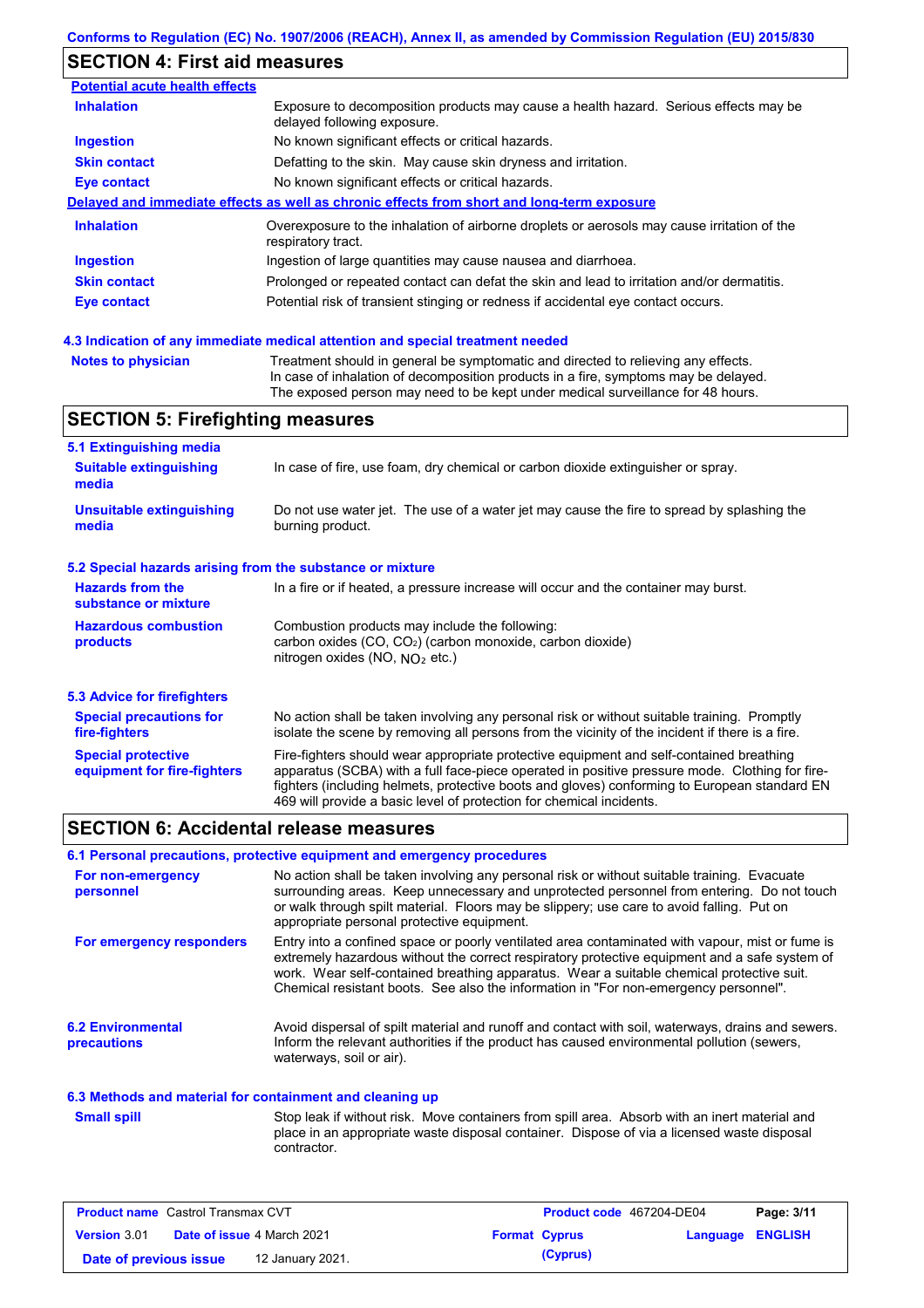# **SECTION 6: Accidental release measures**

| Large spill                               | Stop leak if without risk. Move containers from spill area. Prevent entry into sewers, water<br>courses, basements or confined areas. Contain and collect spillage with non-combustible,<br>absorbent material e.g. sand, earth, vermiculite or diatomaceous earth and place in container<br>for disposal according to local regulations. Dispose of via a licensed waste disposal contractor. |
|-------------------------------------------|------------------------------------------------------------------------------------------------------------------------------------------------------------------------------------------------------------------------------------------------------------------------------------------------------------------------------------------------------------------------------------------------|
| 6.4 Reference to other<br><b>sections</b> | See Section 1 for emergency contact information.<br>See Section 5 for firefighting measures.<br>See Section 8 for information on appropriate personal protective equipment.<br>See Section 12 for environmental precautions.<br>See Section 13 for additional waste treatment information.                                                                                                     |

# **SECTION 7: Handling and storage**

| 7.1 Precautions for safe handling                                                    |                                                                                                                                                                                                                                                                                                                                                                                                                                                                                          |
|--------------------------------------------------------------------------------------|------------------------------------------------------------------------------------------------------------------------------------------------------------------------------------------------------------------------------------------------------------------------------------------------------------------------------------------------------------------------------------------------------------------------------------------------------------------------------------------|
| <b>Protective measures</b>                                                           | Put on appropriate personal protective equipment.                                                                                                                                                                                                                                                                                                                                                                                                                                        |
| <b>Advice on general</b><br>occupational hygiene                                     | Eating, drinking and smoking should be prohibited in areas where this material is handled.<br>stored and processed. Wash thoroughly after handling. Remove contaminated clothing and<br>protective equipment before entering eating areas. See also Section 8 for additional<br>information on hygiene measures.                                                                                                                                                                         |
| <b>7.2 Conditions for safe</b><br>storage, including any<br><i>incompatibilities</i> | Store in accordance with local requiations. Store in a dry, cool and well-ventilated area, away<br>from incompatible materials (see Section 10). Keep away from heat and direct sunlight. Keep<br>container tightly closed and sealed until ready for use. Containers that have been opened must<br>be carefully resealed and kept upright to prevent leakage. Store and use only in equipment/<br>containers designed for use with this product. Do not store in unlabelled containers. |
| <b>Not suitable</b>                                                                  | Prolonged exposure to elevated temperature.                                                                                                                                                                                                                                                                                                                                                                                                                                              |
| 7.3 Specific end use(s)                                                              |                                                                                                                                                                                                                                                                                                                                                                                                                                                                                          |
| <b>Recommendations</b>                                                               | See section 1.2 and Exposure scenarios in annex, if applicable.                                                                                                                                                                                                                                                                                                                                                                                                                          |

### **SECTION 8: Exposure controls/personal protection**

### **8.1 Control parameters**

#### **Occupational exposure limits**

**Product/ingredient name Exposure limit values** 

No exposure limit value known.

Whilst specific OELs for certain components may be shown in this section, other components may be present in any mist, vapour or dust produced. Therefore, the specific OELs may not be applicable to the product as a whole and are provided for quidance only.

| <b>Recommended monitoring</b><br><b>procedures</b> | If this product contains ingredients with exposure limits, personal, workplace atmosphere or<br>biological monitoring may be required to determine the effectiveness of the ventilation or other<br>control measures and/or the necessity to use respiratory protective equipment. Reference<br>should be made to monitoring standards, such as the following: European Standard EN 689<br>(Workplace atmospheres - Guidance for the assessment of exposure by inhalation to chemical<br>agents for comparison with limit values and measurement strategy) European Standard EN<br>14042 (Workplace atmospheres - Guide for the application and use of procedures for the<br>assessment of exposure to chemical and biological agents) European Standard EN 482<br>(Workplace atmospheres - General requirements for the performance of procedures for the<br>measurement of chemical agents) Reference to national guidance documents for methods for<br>the determination of hazardous substances will also be required. |  |
|----------------------------------------------------|----------------------------------------------------------------------------------------------------------------------------------------------------------------------------------------------------------------------------------------------------------------------------------------------------------------------------------------------------------------------------------------------------------------------------------------------------------------------------------------------------------------------------------------------------------------------------------------------------------------------------------------------------------------------------------------------------------------------------------------------------------------------------------------------------------------------------------------------------------------------------------------------------------------------------------------------------------------------------------------------------------------------------|--|
| <b>Derived No Effect Level</b>                     |                                                                                                                                                                                                                                                                                                                                                                                                                                                                                                                                                                                                                                                                                                                                                                                                                                                                                                                                                                                                                            |  |
| No DNEL s/DMEL s available                         |                                                                                                                                                                                                                                                                                                                                                                                                                                                                                                                                                                                                                                                                                                                                                                                                                                                                                                                                                                                                                            |  |

### **Predicted No Effect Concentration**

No PNECs available

#### **8.2 Exposure controls**

**Appropriate engineering controls** Provide exhaust ventilation or other engineering controls to keep the relevant airborne concentrations below their respective occupational exposure limits. All activities involving chemicals should be assessed for their risks to health, to ensure exposures are adequately controlled. Personal protective equipment should only be considered after other forms of control measures (e.g. engineering controls) have been suitably evaluated. Personal protective equipment should conform to appropriate standards, be suitable for use, be kept in good condition and properly maintained. Your supplier of personal protective equipment should be consulted for advice on selection and appropriate standards. For further information contact your national organisation for standards.

| <b>Product name</b> Castrol Transmax CVT |  | Product code 467204-DE04          |  | Page: 4/11           |                         |  |
|------------------------------------------|--|-----------------------------------|--|----------------------|-------------------------|--|
| <b>Version 3.01</b>                      |  | <b>Date of issue 4 March 2021</b> |  | <b>Format Cyprus</b> | <b>Language ENGLISH</b> |  |
| Date of previous issue                   |  | 12 January 2021.                  |  | (Cyprus)             |                         |  |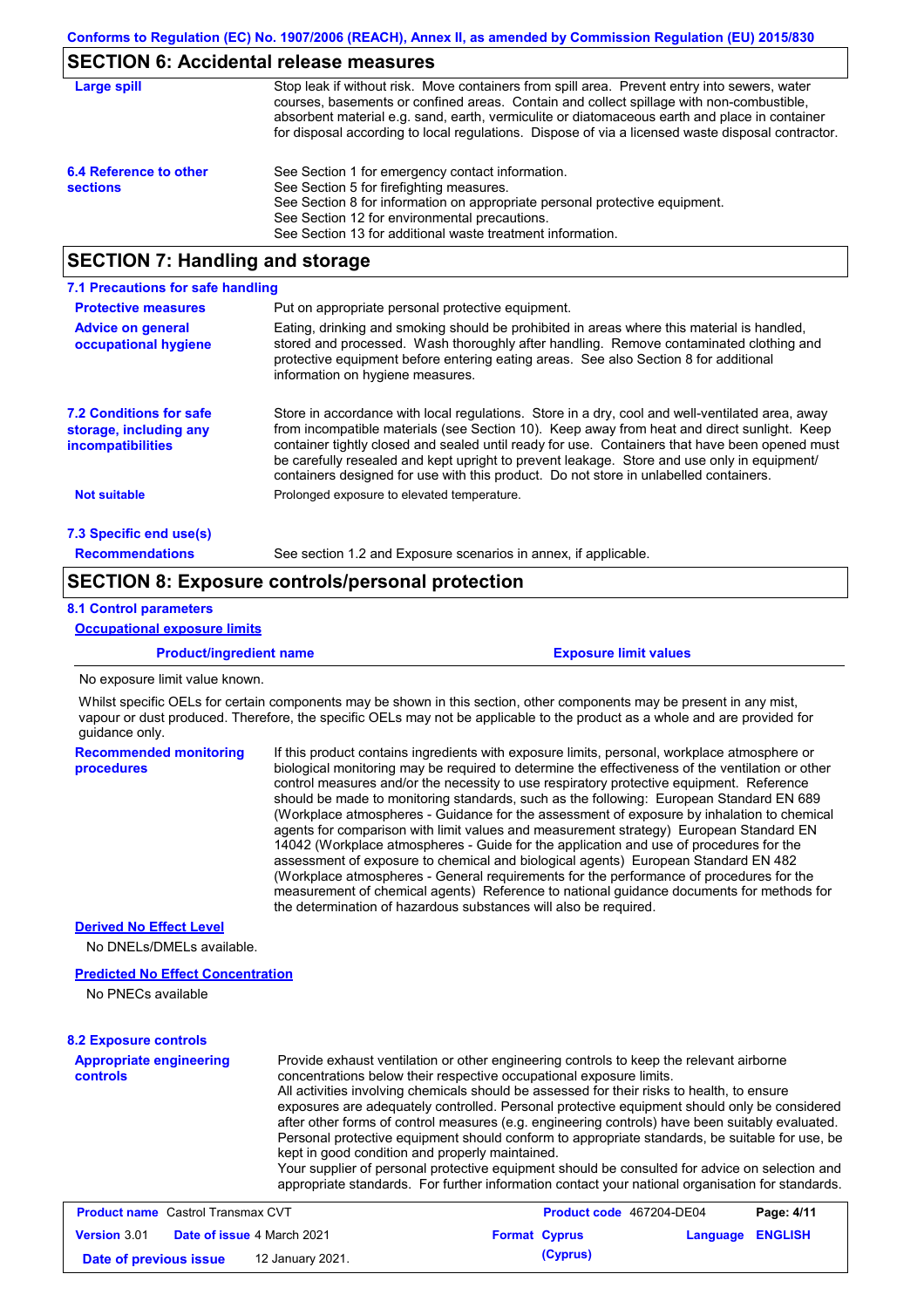# **SECTION 8: Exposure controls/personal protection**

The final choice of protective equipment will depend upon a risk assessment. It is important to ensure that all items of personal protective equipment are compatible.

| <b>Individual protection measures</b> |                                                                                                                                                                                                                                                                                                                                                                                                                                                                                                                                                                                                                                                   |
|---------------------------------------|---------------------------------------------------------------------------------------------------------------------------------------------------------------------------------------------------------------------------------------------------------------------------------------------------------------------------------------------------------------------------------------------------------------------------------------------------------------------------------------------------------------------------------------------------------------------------------------------------------------------------------------------------|
| <b>Hygiene measures</b>               | Wash hands, forearms and face thoroughly after handling chemical products, before eating,<br>smoking and using the lavatory and at the end of the working period. Ensure that eyewash<br>stations and safety showers are close to the workstation location.                                                                                                                                                                                                                                                                                                                                                                                       |
| <b>Respiratory protection</b>         | In case of insufficient ventilation, wear suitable respiratory equipment.<br>The correct choice of respiratory protection depends upon the chemicals being handled, the<br>conditions of work and use, and the condition of the respiratory equipment. Safety procedures<br>should be developed for each intended application. Respiratory protection equipment should<br>therefore be chosen in consultation with the supplier/manufacturer and with a full assessment<br>of the working conditions.                                                                                                                                             |
| <b>Eye/face protection</b>            | Safety glasses with side shields.                                                                                                                                                                                                                                                                                                                                                                                                                                                                                                                                                                                                                 |
| <b>Skin protection</b>                |                                                                                                                                                                                                                                                                                                                                                                                                                                                                                                                                                                                                                                                   |
| <b>Hand protection</b>                | <b>General Information:</b>                                                                                                                                                                                                                                                                                                                                                                                                                                                                                                                                                                                                                       |
|                                       | Because specific work environments and material handling practices vary, safety procedures<br>should be developed for each intended application. The correct choice of protective gloves<br>depends upon the chemicals being handled, and the conditions of work and use. Most gloves<br>provide protection for only a limited time before they must be discarded and replaced (even the<br>best chemically resistant gloves will break down after repeated chemical exposures).                                                                                                                                                                  |
|                                       | Gloves should be chosen in consultation with the supplier / manufacturer and taking account of<br>a full assessment of the working conditions.                                                                                                                                                                                                                                                                                                                                                                                                                                                                                                    |
|                                       | Recommended: Nitrile gloves.<br><b>Breakthrough time:</b>                                                                                                                                                                                                                                                                                                                                                                                                                                                                                                                                                                                         |
|                                       | Breakthrough time data are generated by glove manufacturers under laboratory test conditions<br>and represent how long a glove can be expected to provide effective permeation resistance. It<br>is important when following breakthrough time recommendations that actual workplace<br>conditions are taken into account. Always consult with your glove supplier for up-to-date<br>technical information on breakthrough times for the recommended glove type.<br>Our recommendations on the selection of gloves are as follows:                                                                                                                |
|                                       | Continuous contact:                                                                                                                                                                                                                                                                                                                                                                                                                                                                                                                                                                                                                               |
|                                       | Gloves with a minimum breakthrough time of 240 minutes, or >480 minutes if suitable gloves<br>can be obtained.<br>If suitable gloves are not available to offer that level of protection, gloves with shorter<br>breakthrough times may be acceptable as long as appropriate glove maintenance and<br>replacement regimes are determined and adhered to.                                                                                                                                                                                                                                                                                          |
|                                       | Short-term / splash protection:                                                                                                                                                                                                                                                                                                                                                                                                                                                                                                                                                                                                                   |
|                                       | Recommended breakthrough times as above.<br>It is recognised that for short-term, transient exposures, gloves with shorter breakthrough times<br>may commonly be used. Therefore, appropriate maintenance and replacement regimes must<br>be determined and rigorously followed.                                                                                                                                                                                                                                                                                                                                                                  |
|                                       | <b>Glove Thickness:</b>                                                                                                                                                                                                                                                                                                                                                                                                                                                                                                                                                                                                                           |
|                                       | For general applications, we recommend gloves with a thickness typically greater than 0.35 mm.                                                                                                                                                                                                                                                                                                                                                                                                                                                                                                                                                    |
|                                       | It should be emphasised that glove thickness is not necessarily a good predictor of glove<br>resistance to a specific chemical, as the permeation efficiency of the glove will be dependent<br>on the exact composition of the glove material. Therefore, glove selection should also be based<br>on consideration of the task requirements and knowledge of breakthrough times.<br>Glove thickness may also vary depending on the glove manufacturer, the glove type and the<br>glove model. Therefore, the manufacturers' technical data should always be taken into account<br>to ensure selection of the most appropriate glove for the task. |
|                                       | Note: Depending on the activity being conducted, gloves of varying thickness may be required<br>for specific tasks. For example:                                                                                                                                                                                                                                                                                                                                                                                                                                                                                                                  |
|                                       | • Thinner gloves (down to 0.1 mm or less) may be required where a high degree of manual<br>dexterity is needed. However, these gloves are only likely to give short duration protection and<br>would normally be just for single use applications, then disposed of.                                                                                                                                                                                                                                                                                                                                                                              |
|                                       | • Thicker gloves (up to 3 mm or more) may be required where there is a mechanical (as well                                                                                                                                                                                                                                                                                                                                                                                                                                                                                                                                                        |

| <b>Product name</b> Castrol Transmax CVT |  | <b>Product code</b> 467204-DE04   |  | Page: 5/11           |                         |  |
|------------------------------------------|--|-----------------------------------|--|----------------------|-------------------------|--|
| <b>Version 3.01</b>                      |  | <b>Date of issue 4 March 2021</b> |  | <b>Format Cyprus</b> | <b>Language ENGLISH</b> |  |
| Date of previous issue                   |  | 12 January 2021.                  |  | (Cyprus)             |                         |  |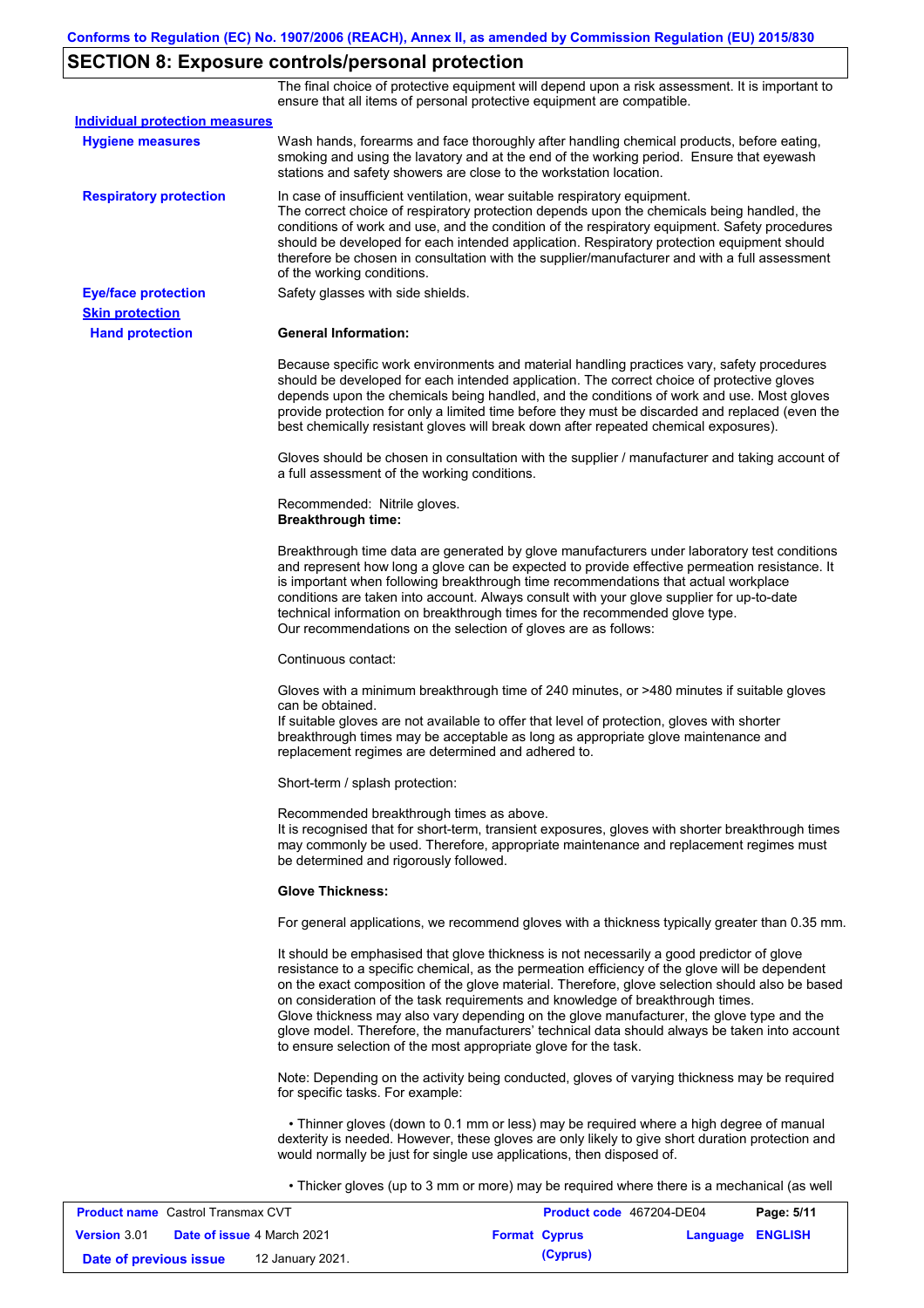# **SECTION 8: Exposure controls/personal protection**

as a chemical) risk i.e. where there is abrasion or puncture potential.

| <b>Skin and body</b>                             | Use of protective clothing is good industrial practice.<br>Personal protective equipment for the body should be selected based on the task being<br>performed and the risks involved and should be approved by a specialist before handling this<br>product.<br>Cotton or polyester/cotton overalls will only provide protection against light superficial<br>contamination that will not soak through to the skin. Overalls should be laundered on a regular<br>basis. When the risk of skin exposure is high (e.g. when cleaning up spillages or if there is a<br>risk of splashing) then chemical resistant aprons and/or impervious chemical suits and boots<br>will be required. |
|--------------------------------------------------|---------------------------------------------------------------------------------------------------------------------------------------------------------------------------------------------------------------------------------------------------------------------------------------------------------------------------------------------------------------------------------------------------------------------------------------------------------------------------------------------------------------------------------------------------------------------------------------------------------------------------------------------------------------------------------------|
| <b>Refer to standards:</b>                       | Respiratory protection: EN 529<br>Gloves: EN 420, EN 374<br>Eye protection: EN 166<br>Filtering half-mask: EN 149<br>Filtering half-mask with valve: EN 405<br>Half-mask: EN 140 plus filter<br>Full-face mask: EN 136 plus filter<br>Particulate filters: EN 143<br>Gas/combined filters: EN 14387                                                                                                                                                                                                                                                                                                                                                                                   |
| <b>Environmental exposure</b><br><b>controls</b> | Emissions from ventilation or work process equipment should be checked to ensure they<br>comply with the requirements of environmental protection legislation. In some cases, fume<br>scrubbers, filters or engineering modifications to the process equipment will be necessary to<br>reduce emissions to acceptable levels.                                                                                                                                                                                                                                                                                                                                                         |

# **SECTION 9: Physical and chemical properties**

**9.1 Information on basic physical and chemical properties**

| Liquid.                                                                                                             |
|---------------------------------------------------------------------------------------------------------------------|
| Red.                                                                                                                |
| Not available.                                                                                                      |
| Not available.                                                                                                      |
| Not applicable.                                                                                                     |
| Not available.                                                                                                      |
| Not available.                                                                                                      |
| -45 $°C$                                                                                                            |
| Open cup: >160°C (>320°F) [Cleveland.]                                                                              |
| Not available.                                                                                                      |
| Not available.                                                                                                      |
| Not available.                                                                                                      |
| Not available.                                                                                                      |
| Not available.                                                                                                      |
| Not available.                                                                                                      |
| <1000 kg/m <sup>3</sup> (<1 g/cm <sup>3</sup> ) at 15 <sup>°</sup> C                                                |
| insoluble in water.                                                                                                 |
| Not available.                                                                                                      |
| Not available.                                                                                                      |
| Not available.                                                                                                      |
| Kinematic: 33.81 mm <sup>2</sup> /s (33.81 cSt) at 40°C<br>Kinematic: 7.146 mm <sup>2</sup> /s (7.146 cSt) at 100°C |
| Not available.                                                                                                      |
| Not available.                                                                                                      |
|                                                                                                                     |

### **9.2 Other information**

**Appearance**

No additional information.

| <b>Product name</b> Castrol Transmax CVT |  | <b>Product code</b> 467204-DE04   |  | Page: 6/11           |                         |  |
|------------------------------------------|--|-----------------------------------|--|----------------------|-------------------------|--|
| <b>Version 3.01</b>                      |  | <b>Date of issue 4 March 2021</b> |  | <b>Format Cyprus</b> | <b>Language ENGLISH</b> |  |
| Date of previous issue                   |  | 12 January 2021.                  |  | (Cyprus)             |                         |  |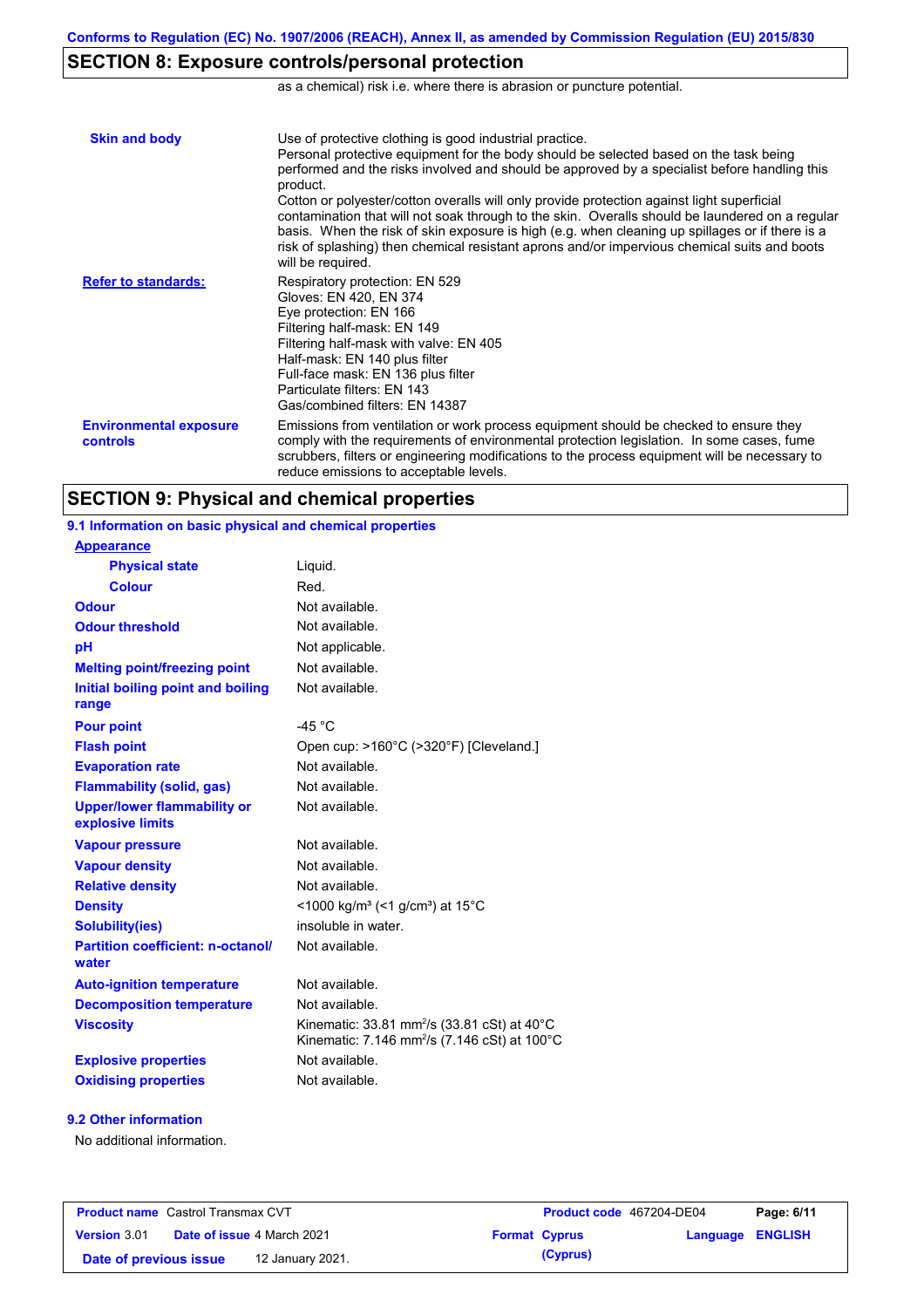| <b>SECTION 10: Stability and reactivity</b>       |                                                                                                                                                                         |  |
|---------------------------------------------------|-------------------------------------------------------------------------------------------------------------------------------------------------------------------------|--|
| <b>10.1 Reactivity</b>                            | No specific test data available for this product. Refer to Conditions to avoid and Incompatible<br>materials for additional information.                                |  |
| <b>10.2 Chemical stability</b>                    | The product is stable.                                                                                                                                                  |  |
| <b>10.3 Possibility of</b><br>hazardous reactions | Under normal conditions of storage and use, hazardous reactions will not occur.<br>Under normal conditions of storage and use, hazardous polymerisation will not occur. |  |
| <b>10.4 Conditions to avoid</b>                   | Avoid all possible sources of ignition (spark or flame).                                                                                                                |  |
| 10.5 Incompatible materials                       | Reactive or incompatible with the following materials: oxidising materials.                                                                                             |  |
| <b>10.6 Hazardous</b><br>decomposition products   | Under normal conditions of storage and use, hazardous decomposition products should not be<br>produced.                                                                 |  |

# **SECTION 11: Toxicological information**

| 11.1 Information on toxicological effects          |                                                                                                                             |
|----------------------------------------------------|-----------------------------------------------------------------------------------------------------------------------------|
| <b>Acute toxicity estimates</b>                    |                                                                                                                             |
| Not available.                                     |                                                                                                                             |
| <b>Information on likely</b><br>routes of exposure | Routes of entry anticipated: Dermal, Inhalation.                                                                            |
| <b>Potential acute health effects</b>              |                                                                                                                             |
| <b>Inhalation</b>                                  | Exposure to decomposition products may cause a health hazard. Serious effects may be<br>delayed following exposure.         |
| <b>Ingestion</b>                                   | No known significant effects or critical hazards.                                                                           |
| <b>Skin contact</b>                                | Defatting to the skin. May cause skin dryness and irritation.                                                               |
| <b>Eye contact</b>                                 | No known significant effects or critical hazards.                                                                           |
|                                                    | Symptoms related to the physical, chemical and toxicological characteristics                                                |
| <b>Inhalation</b>                                  | May be harmful by inhalation if exposure to vapour, mists or fumes resulting from thermal<br>decomposition products occurs. |
| <b>Ingestion</b>                                   | No specific data.                                                                                                           |
| <b>Skin contact</b>                                | Adverse symptoms may include the following:<br>irritation<br>dryness<br>cracking                                            |
| <b>Eye contact</b>                                 | No specific data.                                                                                                           |
|                                                    | Delayed and immediate effects as well as chronic effects from short and long-term exposure                                  |
| <b>Inhalation</b>                                  | Overexposure to the inhalation of airborne droplets or aerosols may cause irritation of the<br>respiratory tract.           |
| <b>Ingestion</b>                                   | Ingestion of large quantities may cause nausea and diarrhoea.                                                               |
| <b>Skin contact</b>                                | Prolonged or repeated contact can defat the skin and lead to irritation and/or dermatitis.                                  |
| <b>Eye contact</b>                                 | Potential risk of transient stinging or redness if accidental eye contact occurs.                                           |
| <b>Potential chronic health effects</b>            |                                                                                                                             |
| <b>General</b>                                     | No known significant effects or critical hazards.                                                                           |
| <b>Carcinogenicity</b>                             | No known significant effects or critical hazards.                                                                           |
| <b>Mutagenicity</b>                                | No known significant effects or critical hazards.                                                                           |
| <b>Developmental effects</b>                       | No known significant effects or critical hazards.                                                                           |
| <b>Fertility effects</b>                           | No known significant effects or critical hazards.                                                                           |

# **SECTION 12: Ecological information**

### **12.1 Toxicity**

**Environmental hazards** Not classified as dangerous

### **12.2 Persistence and degradability**

Not expected to be rapidly degradable.

### **12.3 Bioaccumulative potential**

This product is not expected to bioaccumulate through food chains in the environment.

| <b>Product name</b> Castrol Transmax CVT |  | Product code 467204-DE04          |  | Page: 7/11           |                  |  |
|------------------------------------------|--|-----------------------------------|--|----------------------|------------------|--|
| <b>Version 3.01</b>                      |  | <b>Date of issue 4 March 2021</b> |  | <b>Format Cyprus</b> | Language ENGLISH |  |
| Date of previous issue                   |  | 12 January 2021.                  |  | (Cyprus)             |                  |  |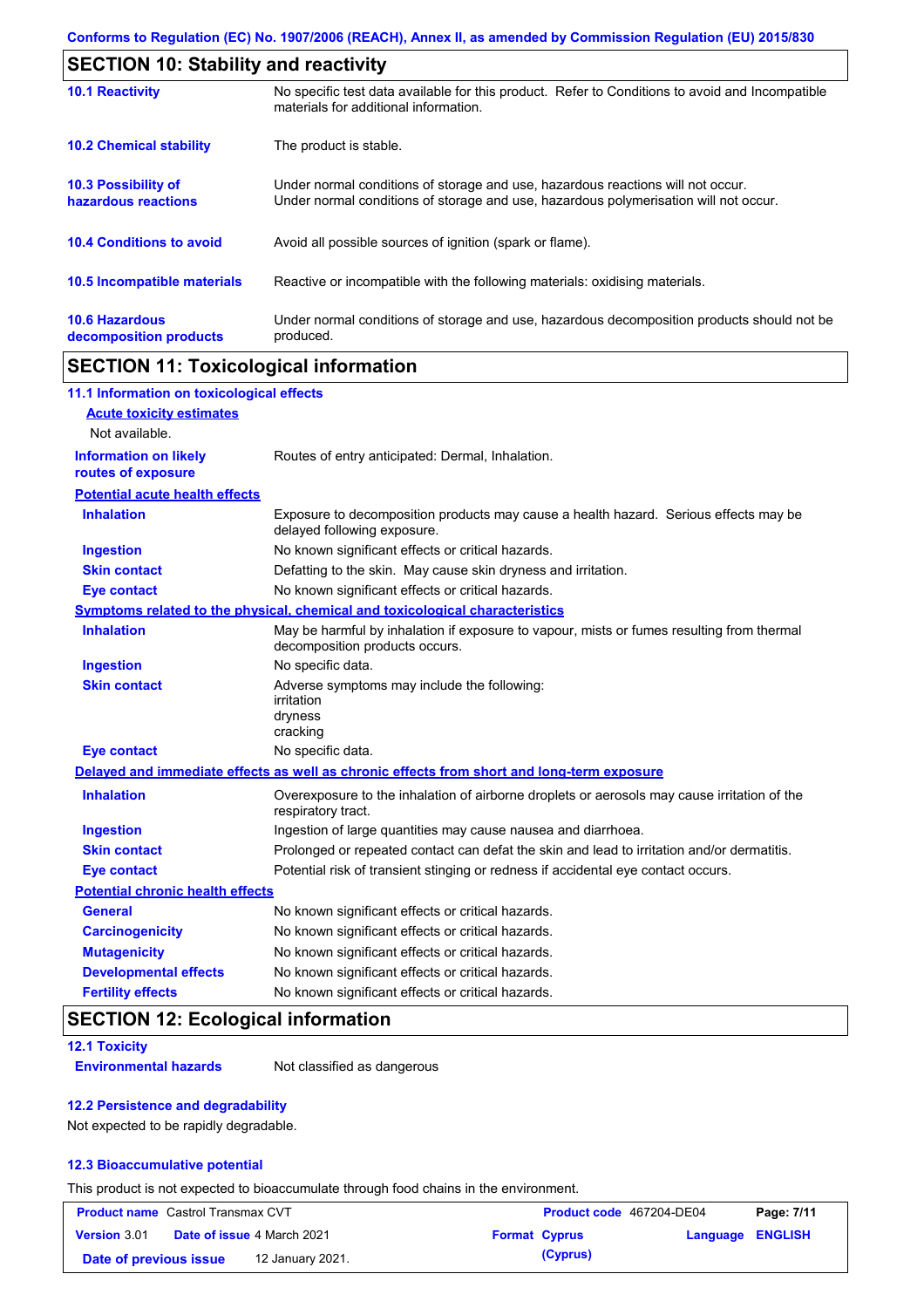# **SECTION 12: Ecological information**

| <b>12.4 Mobility in soil</b>                            |                                                                      |
|---------------------------------------------------------|----------------------------------------------------------------------|
| <b>Soil/water partition</b><br><b>coefficient (Koc)</b> | Not available.                                                       |
| <b>Mobility</b>                                         | Spillages may penetrate the soil causing ground water contamination. |

### **12.5 Results of PBT and vPvB assessment**

Product does not meet the criteria for PBT or vPvB according to Regulation (EC) No. 1907/2006, Annex XIII.

| 12.6 Other adverse effects          |                                                                                                                           |
|-------------------------------------|---------------------------------------------------------------------------------------------------------------------------|
| <b>Other ecological information</b> | Spills may form a film on water surfaces causing physical damage to organisms. Oxygen<br>transfer could also be impaired. |
| $- - - - - - - - - - - - - -$       |                                                                                                                           |

### **SECTION 13: Disposal considerations**

### **13.1 Waste treatment methods**

**Product**

```
Methods of disposal
```
Where possible, arrange for product to be recycled. Dispose of via an authorised person/ licensed waste disposal contractor in accordance with local regulations.

**Hazardous waste** Yes.

### **European waste catalogue (EWC)**

| Waste code | <b>Waste designation</b>                                         |
|------------|------------------------------------------------------------------|
| 13 02 05*  | Imineral-based non-chlorinated engine, gear and lubricating oils |

However, deviation from the intended use and/or the presence of any potential contaminants may require an alternative waste disposal code to be assigned by the end user.

### **Packaging**

| <b>Methods of disposal</b> | Where possible, arrange for product to be recycled. Dispose of via an authorised person/<br>licensed waste disposal contractor in accordance with local regulations.                                                                                                                                                                                                                                                                                                                            |
|----------------------------|-------------------------------------------------------------------------------------------------------------------------------------------------------------------------------------------------------------------------------------------------------------------------------------------------------------------------------------------------------------------------------------------------------------------------------------------------------------------------------------------------|
| <b>Special precautions</b> | This material and its container must be disposed of in a safe way. Care should be taken when<br>handling emptied containers that have not been cleaned or rinsed out. Empty containers or<br>liners may retain some product residues. Empty containers represent a fire hazard as they may<br>contain flammable product residues and vapour. Never weld, solder or braze empty containers.<br>Avoid dispersal of spilt material and runoff and contact with soil, waterways, drains and sewers. |
| <b>References</b>          | Commission 2014/955/EU<br>Directive 2008/98/EC                                                                                                                                                                                                                                                                                                                                                                                                                                                  |

# **SECTION 14: Transport information**

|                                           | <b>ADR/RID</b> | <b>ADN</b>     | <b>IMDG</b>    | <b>IATA</b>    |  |  |
|-------------------------------------------|----------------|----------------|----------------|----------------|--|--|
| 14.1 UN number                            | Not regulated. | Not regulated. | Not regulated. | Not regulated. |  |  |
| 14.2 UN proper<br>shipping name           |                |                |                |                |  |  |
| <b>14.3 Transport</b><br>hazard class(es) |                |                | -              |                |  |  |
| 14.4 Packing<br>group                     |                |                | -              |                |  |  |
| 14.5<br><b>Environmental</b><br>hazards   | No.            | No.            | No.            | No.            |  |  |
| <b>Additional</b><br>information          |                |                | -              |                |  |  |

**14.6 Special precautions for user** Not available.

| <b>Product name</b> Castrol Transmax CVT |                                   |                  | <b>Product code</b> 467204-DE04 |                      | Page: 8/11       |  |
|------------------------------------------|-----------------------------------|------------------|---------------------------------|----------------------|------------------|--|
| <b>Version 3.01</b>                      | <b>Date of issue 4 March 2021</b> |                  |                                 | <b>Format Cyprus</b> | Language ENGLISH |  |
| Date of previous issue                   |                                   | 12 January 2021. |                                 | (Cyprus)             |                  |  |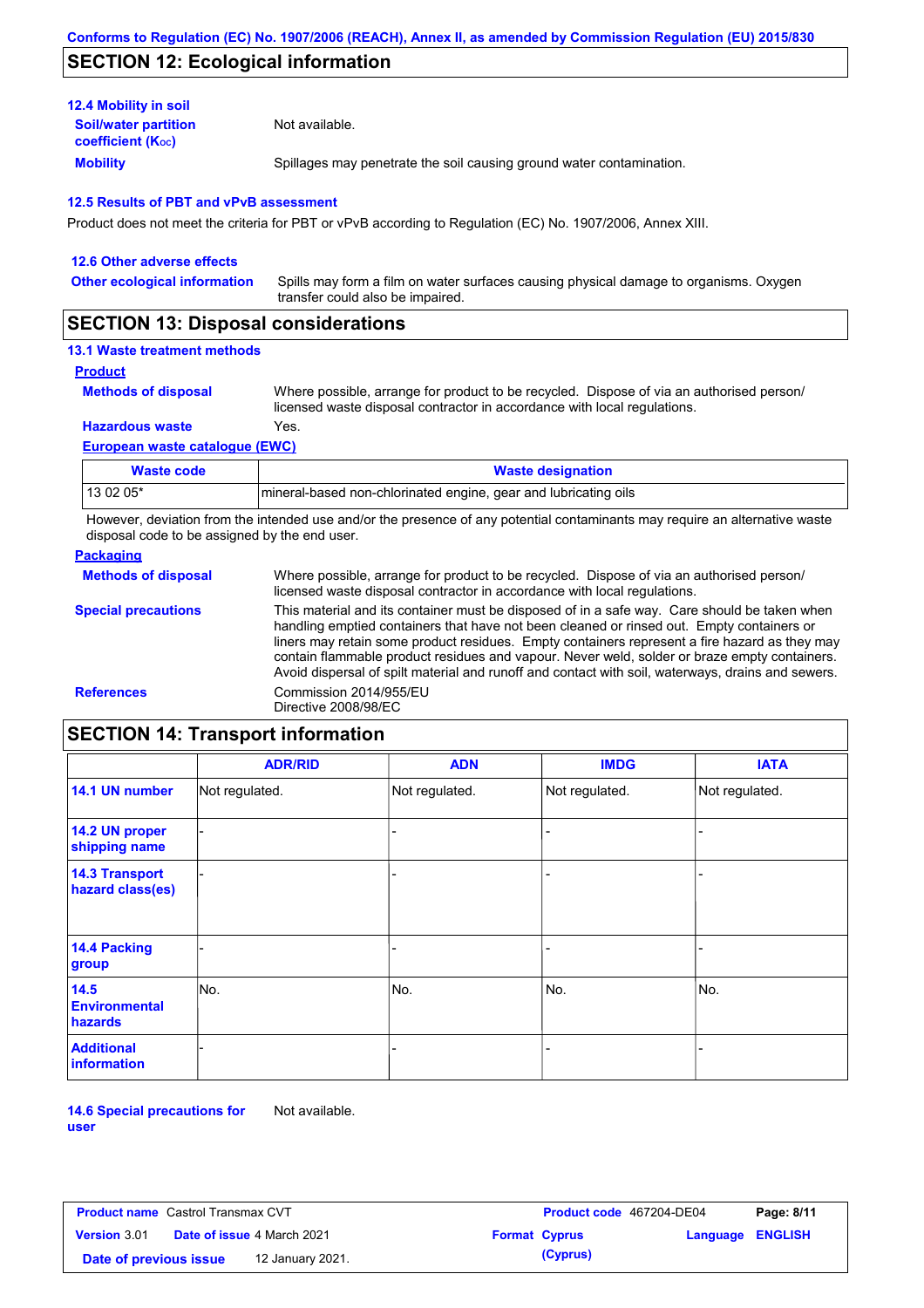|                                                                         | Conforms to Regulation (EC) No. 1907/2006 (REACH), Annex II, as amended by Commission Regulation (EU) 2015/830                                                                            |
|-------------------------------------------------------------------------|-------------------------------------------------------------------------------------------------------------------------------------------------------------------------------------------|
| <b>SECTION 14: Transport information</b>                                |                                                                                                                                                                                           |
| <b>14.7 Transport in bulk</b><br>according to IMO<br><b>instruments</b> | Not available.                                                                                                                                                                            |
| <b>SECTION 15: Regulatory information</b>                               |                                                                                                                                                                                           |
|                                                                         | 15.1 Safety, health and environmental regulations/legislation specific for the substance or mixture                                                                                       |
| EU Regulation (EC) No. 1907/2006 (REACH)                                |                                                                                                                                                                                           |
| <b>Annex XIV - List of substances subject to authorisation</b>          |                                                                                                                                                                                           |
| <b>Annex XIV</b>                                                        |                                                                                                                                                                                           |
| None of the components are listed.                                      |                                                                                                                                                                                           |
| <b>Substances of very high concern</b>                                  |                                                                                                                                                                                           |
| None of the components are listed.                                      |                                                                                                                                                                                           |
| EU Regulation (EC) No. 1907/2006 (REACH)                                |                                                                                                                                                                                           |
| <b>Annex XVII - Restrictions</b>                                        | Not applicable.                                                                                                                                                                           |
| on the manufacture,                                                     |                                                                                                                                                                                           |
| placing on the market<br>and use of certain                             |                                                                                                                                                                                           |
| dangerous substances,                                                   |                                                                                                                                                                                           |
| mixtures and articles                                                   |                                                                                                                                                                                           |
| <b>Other regulations</b>                                                |                                                                                                                                                                                           |
| <b>REACH Status</b>                                                     | The company, as identified in Section 1, sells this product in the EU in compliance with the<br>current requirements of REACH.                                                            |
| <b>United States inventory</b><br>(TSCA 8b)                             | All components are active or exempted.                                                                                                                                                    |
| <b>Australia inventory (AICS)</b>                                       | At least one component is not listed.                                                                                                                                                     |
| <b>Canada inventory</b>                                                 | At least one component is not listed in DSL but all such components are listed in NDSL.                                                                                                   |
| <b>China inventory (IECSC)</b>                                          | All components are listed or exempted.                                                                                                                                                    |
| <b>Japan inventory (ENCS)</b>                                           | At least one component is not listed.                                                                                                                                                     |
| <b>Korea inventory (KECI)</b>                                           | At least one component is not listed.                                                                                                                                                     |
| <b>Philippines inventory</b><br>(PICCS)                                 | All components are listed or exempted.                                                                                                                                                    |
| <b>Taiwan Chemical</b><br><b>Substances Inventory</b><br>(TCSI)         | All components are listed or exempted.                                                                                                                                                    |
| Ozone depleting substances (1005/2009/EU)                               |                                                                                                                                                                                           |
| Not listed.                                                             |                                                                                                                                                                                           |
| Prior Informed Consent (PIC) (649/2012/EU)                              |                                                                                                                                                                                           |
| Not listed.                                                             |                                                                                                                                                                                           |
| <b>EU - Water framework directive - Priority substances</b>             |                                                                                                                                                                                           |
| None of the components are listed.                                      |                                                                                                                                                                                           |
| <b>Seveso Directive</b>                                                 |                                                                                                                                                                                           |
| This product is not controlled under the Seveso Directive.              |                                                                                                                                                                                           |
| <b>15.2 Chemical safety</b><br>assessment                               | A Chemical Safety Assessment has been carried out for one or more of the substances within<br>this mixture. A Chemical Safety Assessment has not been carried out for the mixture itself. |

# **SECTION 16: Other information**

| <b>Abbreviations and acronyms</b>        | ADN = European Provisions concerning the International Carriage of Dangerous Goods by<br>Inland Waterway<br>ADR = The European Agreement concerning the International Carriage of Dangerous Goods by<br>Road<br>$ATE = Acute Toxicity Estimate$<br>BCF = Bioconcentration Factor<br>CAS = Chemical Abstracts Service<br>CLP = Classification, Labelling and Packaging Regulation [Regulation (EC) No. 1272/2008]<br>CSA = Chemical Safety Assessment<br>CSR = Chemical Safety Report<br>DMEL = Derived Minimal Effect Level<br>DNEL = Derived No Effect Level |                                 |            |
|------------------------------------------|---------------------------------------------------------------------------------------------------------------------------------------------------------------------------------------------------------------------------------------------------------------------------------------------------------------------------------------------------------------------------------------------------------------------------------------------------------------------------------------------------------------------------------------------------------------|---------------------------------|------------|
| <b>Droduct name</b> Castrol Transmay CVT |                                                                                                                                                                                                                                                                                                                                                                                                                                                                                                                                                               | <b>Droduct code</b> 467204 DE04 | $D2Q2Q1Q1$ |

| <b>Product name</b> Castrol Transmax CVT |  |                                   | Product code 467204-DE04 | Page: 9/11           |                  |  |
|------------------------------------------|--|-----------------------------------|--------------------------|----------------------|------------------|--|
| <b>Version 3.01</b>                      |  | <b>Date of issue 4 March 2021</b> |                          | <b>Format Cyprus</b> | Language ENGLISH |  |
| Date of previous issue                   |  | 12 January 2021.                  |                          | (Cyprus)             |                  |  |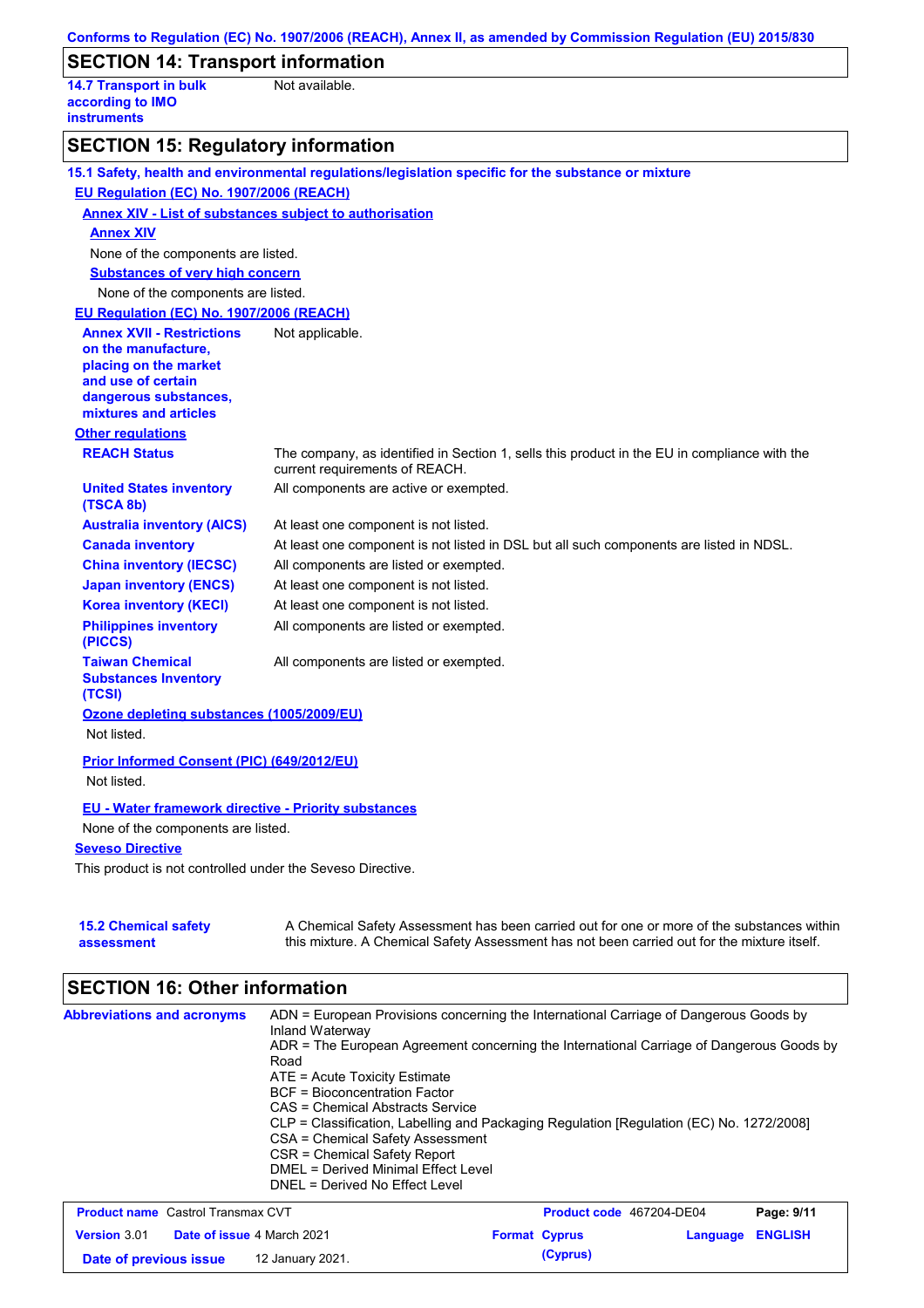### **SECTION 16: Other information**

| EINECS = European Inventory of Existing Commercial chemical Substances                  |
|-----------------------------------------------------------------------------------------|
| ES = Exposure Scenario                                                                  |
| EUH statement = CLP-specific Hazard statement                                           |
| EWC = European Waste Catalogue                                                          |
| GHS = Globally Harmonized System of Classification and Labelling of Chemicals           |
| IATA = International Air Transport Association                                          |
| IBC = Intermediate Bulk Container                                                       |
| <b>IMDG = International Maritime Dangerous Goods</b>                                    |
| LogPow = logarithm of the octanol/water partition coefficient                           |
| MARPOL = International Convention for the Prevention of Pollution From Ships, 1973 as   |
| modified by the Protocol of 1978. ("Marpol" = marine pollution)                         |
| OECD = Organisation for Economic Co-operation and Development                           |
| PBT = Persistent. Bioaccumulative and Toxic                                             |
| <b>PNEC = Predicted No Effect Concentration</b>                                         |
| REACH = Registration, Evaluation, Authorisation and Restriction of Chemicals Regulation |
| [Requlation (EC) No. 1907/2006]                                                         |
| RID = The Regulations concerning the International Carriage of Dangerous Goods by Rail  |
| <b>RRN = REACH Registration Number</b>                                                  |
| SADT = Self-Accelerating Decomposition Temperature                                      |
| SVHC = Substances of Very High Concern                                                  |
| STOT-RE = Specific Target Organ Toxicity - Repeated Exposure                            |
| STOT-SE = Specific Target Organ Toxicity - Single Exposure                              |
| TWA = Time weighted average                                                             |
| $UN = United Nations$                                                                   |
| $UVCB = Complex\;hydrocarbon\; substance$                                               |
| VOC = Volatile Organic Compound                                                         |
| vPvB = Very Persistent and Very Bioaccumulative                                         |
| Varies = may contain one or more of the following 64741-88-4 / RRN 01-2119488706-23,    |
| 64741-89-5 / RRN 01-2119487067-30, 64741-95-3 / RRN 01-2119487081-40, 64741-96-4/ RRN   |
| 01-2119483621-38, 64742-01-4 / RRN 01-2119488707-21, 64742-44-5 / RRN                   |
| 01-2119985177-24, 64742-45-6, 64742-52-5 / RRN 01-2119467170-45, 64742-53-6 / RRN       |
| 01-2119480375-34, 64742-54-7 / RRN 01-2119484627-25, 64742-55-8 / RRN                   |
| 01-2119487077-29, 64742-56-9 / RRN 01-2119480132-48, 64742-57-0 / RRN                   |
| 01-2119489287-22, 64742-58-1, 64742-62-7 / RRN 01-2119480472-38, 64742-63-8,            |
| 64742-65-0 / RRN 01-2119471299-27, 64742-70-7 / RRN 01-2119487080-42, 72623-85-9 /      |
| RRN 01-2119555262-43, 72623-86-0 / RRN 01-2119474878-16, 72623-87-1 / RRN               |
| 01-2119474889-13                                                                        |
|                                                                                         |

#### **Procedure used to derive the classification according to Regulation (EC) No. 1272/2008 [CLP/GHS]**

| <b>Classification</b>                                  |                                           | <b>Justification</b> |                                                                                         |  |
|--------------------------------------------------------|-------------------------------------------|----------------------|-----------------------------------------------------------------------------------------|--|
| Not classified.                                        |                                           |                      |                                                                                         |  |
| <b>Full text of abbreviated H</b><br><b>statements</b> | H304<br>H319                              |                      | May be fatal if swallowed and enters airways.<br>Causes serious eye irritation.         |  |
| <b>Full text of classifications</b><br>[CLP/GHS]       | Asp. Tox. 1<br>Eye Irrit. 2               |                      | <b>ASPIRATION HAZARD - Category 1</b><br>SERIOUS EYE DAMAGE/EYE IRRITATION - Category 2 |  |
| <b>History</b>                                         |                                           |                      |                                                                                         |  |
| Date of issue/ Date of<br>revision                     | 04/03/2021.                               |                      |                                                                                         |  |
| Date of previous issue<br><b>Prepared by</b>           | 12/01/2021.<br><b>Product Stewardship</b> |                      |                                                                                         |  |

#### **Indicates information that has changed from previously issued version.**

#### **Notice to reader**

All reasonably practicable steps have been taken to ensure this data sheet and the health, safety and environmental information contained in it is accurate as of the date specified below. No warranty or representation, express or implied is made as to the accuracy or completeness of the data and information in this data sheet.

The data and advice given apply when the product is sold for the stated application or applications. You should not use the product other than for the stated application or applications without seeking advice from BP Group.

It is the user's obligation to evaluate and use this product safely and to comply with all applicable laws and regulations. The BP Group shall not be responsible for any damage or injury resulting from use, other than the stated product use of the material, from any failure to adhere to recommendations, or from any hazards inherent in the nature of the material. Purchasers of the product for supply to a third party for use at work, have a duty to take all necessary steps to ensure that any person handling or using the product is provided with the information in this sheet. Employers have a duty to tell employees and others who may be affected of any hazards described in this sheet and of any precautions that should be taken. You can contact the BP Group to ensure that this document is the most current available. Alteration of this document is strictly prohibited.

| <b>Product name</b> Castrol Transmax CVT |  |                                   | Product code 467204-DE04 |                      | Page: 10/11             |  |
|------------------------------------------|--|-----------------------------------|--------------------------|----------------------|-------------------------|--|
| <b>Version 3.01</b>                      |  | <b>Date of issue 4 March 2021</b> |                          | <b>Format Cyprus</b> | <b>Language ENGLISH</b> |  |
| Date of previous issue                   |  | 12 January 2021.                  |                          | (Cyprus)             |                         |  |